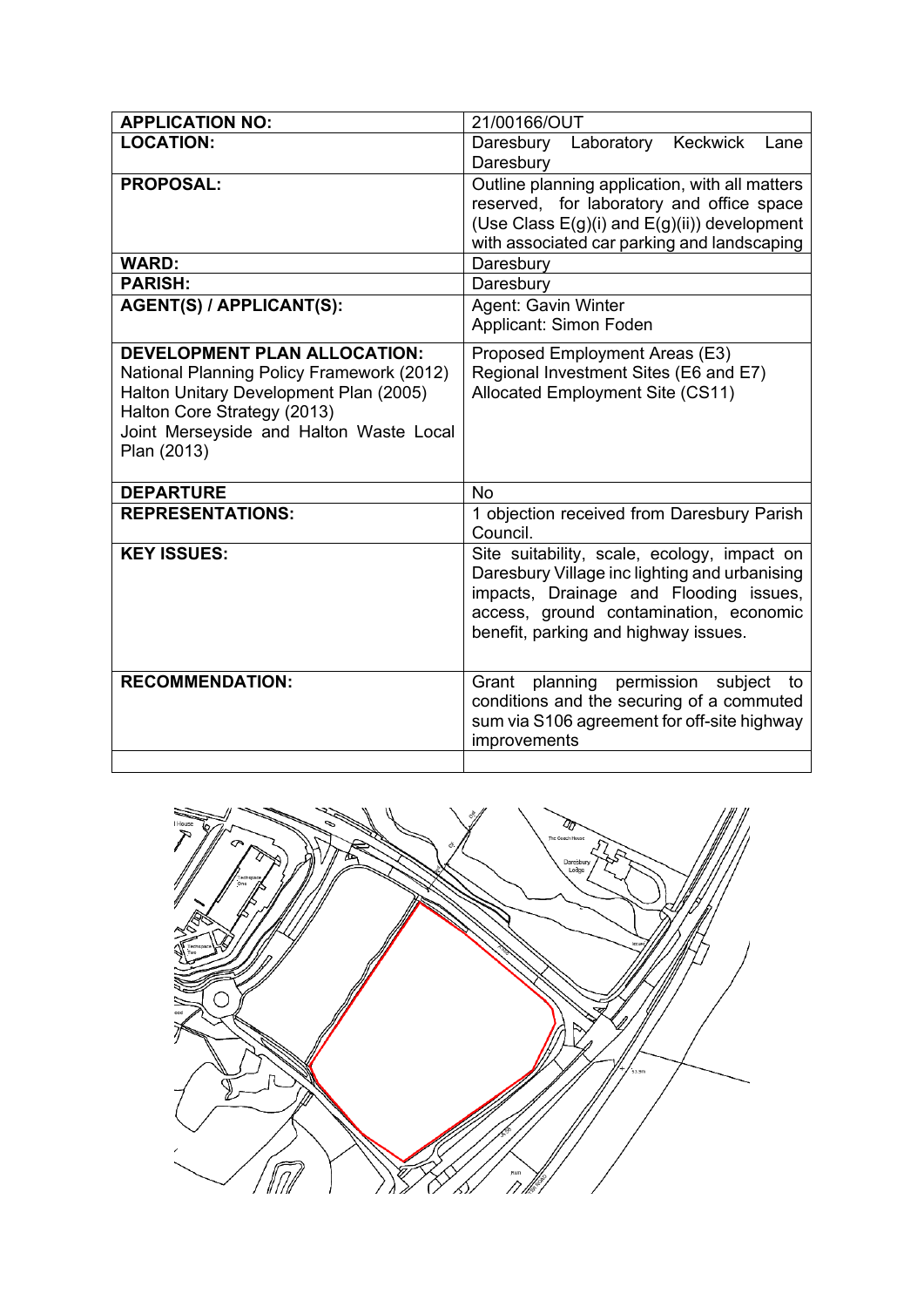# **1. APPLICATION SITE**

## 1.1The Site

The site subject of the application is the vacant development site located at the junction of the A56 and A558 within the wider campus of the Daresbury Science and Innovation Centres (DSIC).

DSIC forms part of the wider Runcorn East Key Area of Change allocation set out in Figure 12 of Halton Core Strategy Policy CS11 of the Halton Core Strategy.

The A56 and A558 form a permanent boundary to the Green Belt as designated by the Halton UDP allocations map. For the avoidance of doubt the Halton Core Strategy maintained the existing Green Belt designation of the Halton UDP. The village of Daresbury is located to the South East of the application site. Daresbury village is washed over Green Belt. The site is relatively level with the roads that bound its perimeter but the landform drops quite rapidly to the north west and sits at the edge of the Green Belt making any development potentially prominent including from the adjoining village of Daresbury.

## 1.2Development Site Access

Access is currently taken from Keckwick Lane via the Innovation Way roundabout. There is currently no direct link with the A56.

# 1.3Relevant Site Planning History

The application site has previously been approved planning permission on two previous occasions:

- 08/00215/OUT Outline application (with appearance, landscaping, layout and scale matters to be reserved) for proposed erection of three storey office accommodation with associated car/cycle parking, amenity and landscaping
- 20/00343/FUL Proposed temporary use of land for storage and stockpiling of material to facilitate land levelling and future development platforms on the Lord Daresbury plot

Application 08/00215/OUT has expired, it proposed the same employment land use as that detailed by this planning application. It should be noted that the approval of application 08/00215/OUT considered the Halton UDP allocation (site 247) Regional Investment Site. It is considered that the UDP site allocation is consistent with the Core Strategy site allocation of Policy CS11 'Runcorn East' which is a key area of change.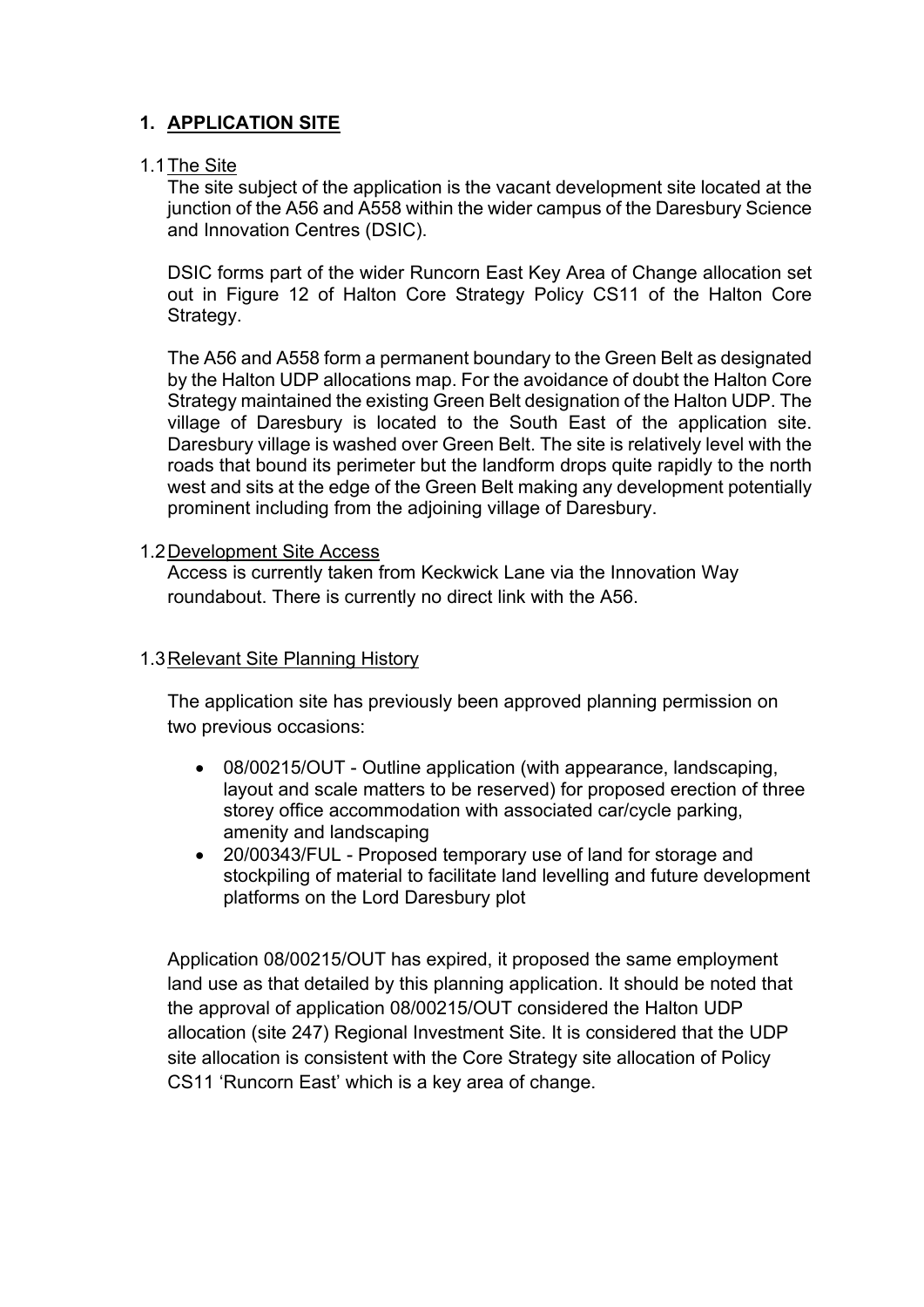# **2. THE APPLICATION**

#### 2.1The Proposal

The application proposes the following description of development 'Outline planning application, with all matters reserved, for laboratory and office space (Use Class E(g)(i) and E(g)(ii)) development with associated car parking and landscaping'.

The description submitted to the Council does not stipulate a quantum of development. For the avoidance of doubt, the application proposes 17,970SQM floor space. This figure is set out in the detail of the design and access statement. Given that the Application is outline with all matters reserved, the proposed floor space will feature in the description of works in the decision notice.

The proposal meets the terms of the Local Plan land allocation (CS11) and is therefore compliant in principle with the land use aspirations of the Local Plan.

Consideration will be given in this report to the quantum of development on this site and the sites overall appropriateness for such application.

# **3. POLICY CONTEXT**

### National Planning Policy Framework

The National Planning Policy Framework (NPPF) was published in July 2021 to set out the Government's planning policies for England and how these should be applied.

Paragraph 47 states that planning law requires for planning permission be determined in accordance with the development plan, unless material considerations indicate otherwise. Decisions on application should be make as quickly as possible and within statutory timescale unless a longer period has been agreed by the applicant in writing.

Paragraph 11 and paragraph 38 state that plans and decisions should apply a presumption in favour of sustainable development and that local planning authorities should work in a positive and creative way, working pro-actively with applicants to secure developments that will improve economic, social and environmental conditions of their areas."

Paragraphs 81 states planning policies and decisions should help create the conditions in which businesses can invest, expand and adapt. Significant weight should be placed on the need to support economic growth and productivity, taking into account both local business needs and wider opportunities for development.

#### National Planning Policy for Waste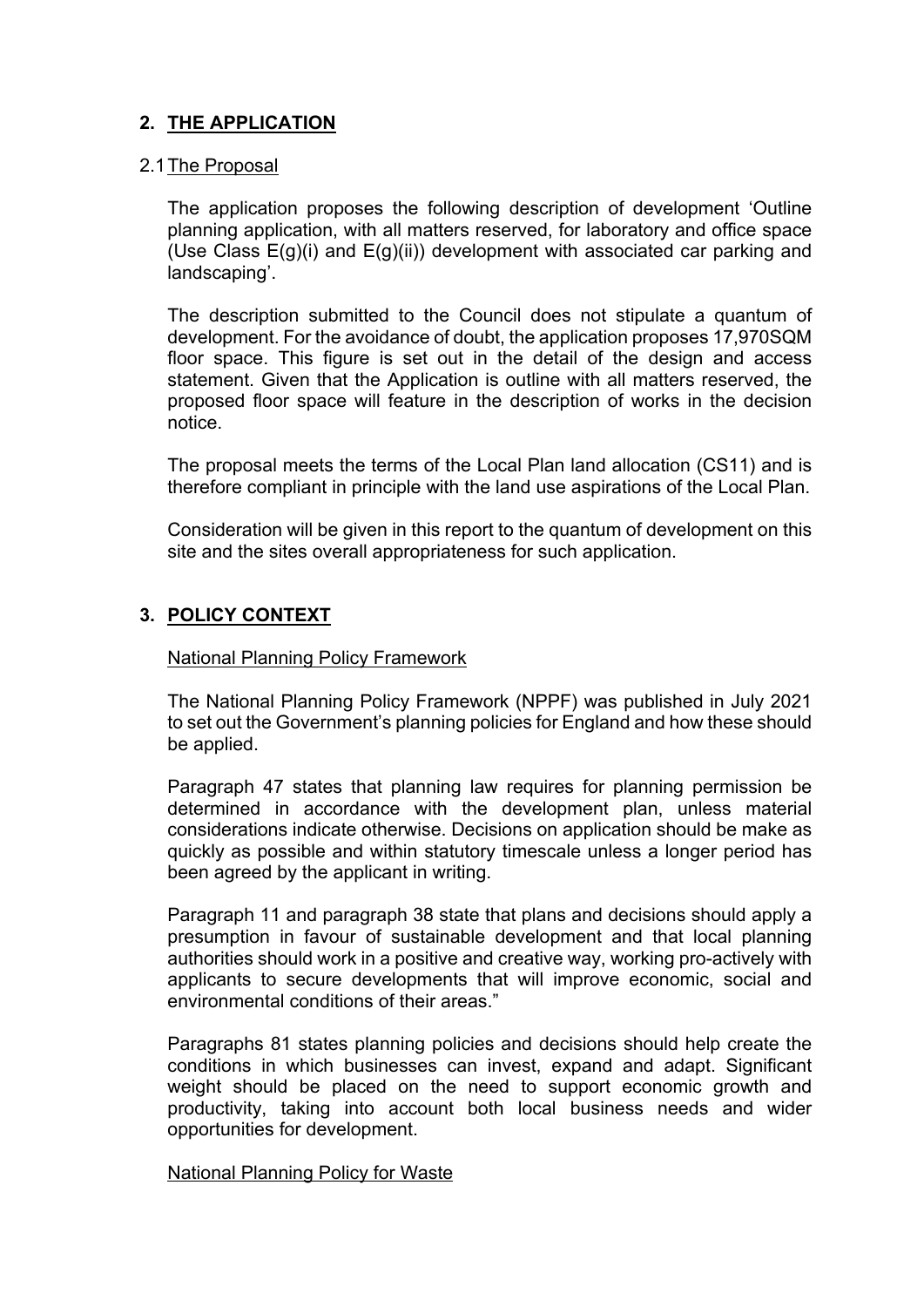The National Planning Policy for Waste sets ambitious aims to work towards a more sustainable and efficient approach to resource use and management through positive planning in delivering sustainable development and resource efficiency including through the provision of modern infrastructure and by driving waste management up the waste hierarchy and by securing the re-use, recovery or disposal of waste without endangering human health or harming the environment.

### Other Considerations

The application has been considered having regard to Article 1 of the First Protocol of the Human Rights Act 1998, which sets out a person's rights to the peaceful enjoyment of property and Article 8 of the Convention of the same Act which sets out his/her rights in respect for private and family life and for the home. Officers consider that the proposed development would not be contrary to the provisions of the above Articles in respect of the human rights of surrounding residents/occupiers.

## 3.1Local Plan Policy

The application site features within the Runcorn East Key Area of Change (Fig11 Pg79 Halton Core Strategy). The Land allocation of Figure 12 in CS11 supersedes the allocation set by the UDP Proposals Map. Notwithstanding, there remain relevant UDP policies for the determination of future scheme impact and the justification of conditions. Such matters are discussed in greater detail below.

## Halton Unitary Development Plan (UDP) (2005)

The relevant UDP policies are:

- BE1 General requirements for development;
- BE2 Quality of design;
- PR16 Development and floodrisk;
- TP6 Cycle Provision as Part of New Development;
- TP12 Car parking;
- TP14 Transport assessments:
- TP15 Accessibility to new development
- TP16 Green travel plans
- TP17 Safe travel for all

## 3.2Halton Core Strategy (2013)

The following policies, contained within the Core Strategy are of particular relevance:

CS2 Presumption in Favour of Sustainable Development;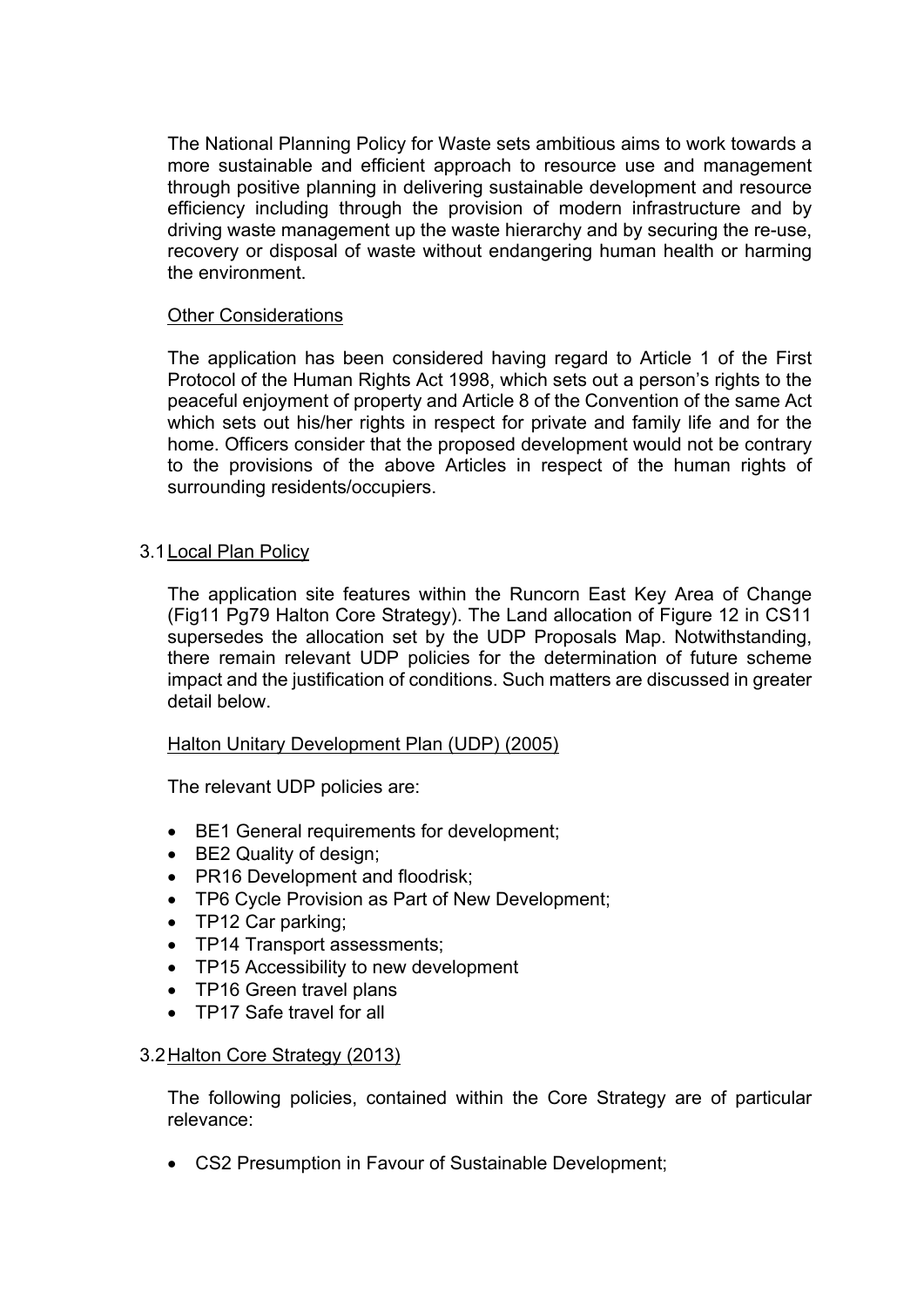- CS4 Employment Land Supply and Locational Priorities;
- CS11 East Runcorn:
- CS15 Sustainable Transport;
- CS18 High Quality Design;
- CS19 Sustainable Development and Climate Change;
- CS20 Natural and Historic Environment
- CS23 Managing Pollution and Risk.

### 3.3Joint Merseyside and Halton Waste Local Plan (2013)

The following policies, contained within the Joint Merseyside and Halton Waste Local Plan are of relevance:

- WM8 Waste Prevention and Resource Management;
- WM9 Sustainable Waste Management Design and Layout for New Development.

# **4. CONSULTATIONS**

- 4.1The application was advertised by way of a site notice posted near to the site, press notice dated 1/04/2021, letters to surrounding properties and the Council website.
- 4.2The following consultees and organisations were consulted and any comments received summarised below and addressed in more detail as required in the assessment section of the report:

## 4.3INTERNAL CONSULTEE RESPONSES

### Highways and Transportation Development Control No objection subject to S106 off site contribution to fund improvements to A558.

#### Contaminated Land Officer

The submitted site investigation is acceptable and there is no objection to the proposed development and no requirement for further conditions.

#### **Ecology**

Comments from the Council's ecology advisor are attached to this report in full. There are a set of recommendations that will inform a schedule of conditions to ensure a detailed reserved matters application addresses any concerns. The summary of the advice is that the scheme is acceptable in principle subject to planning conditions.

## LLFA

No objection. Standard drainage conditions to be attached to any approval requiring the submission of a surface water drainage scheme.

Open Spaces No objection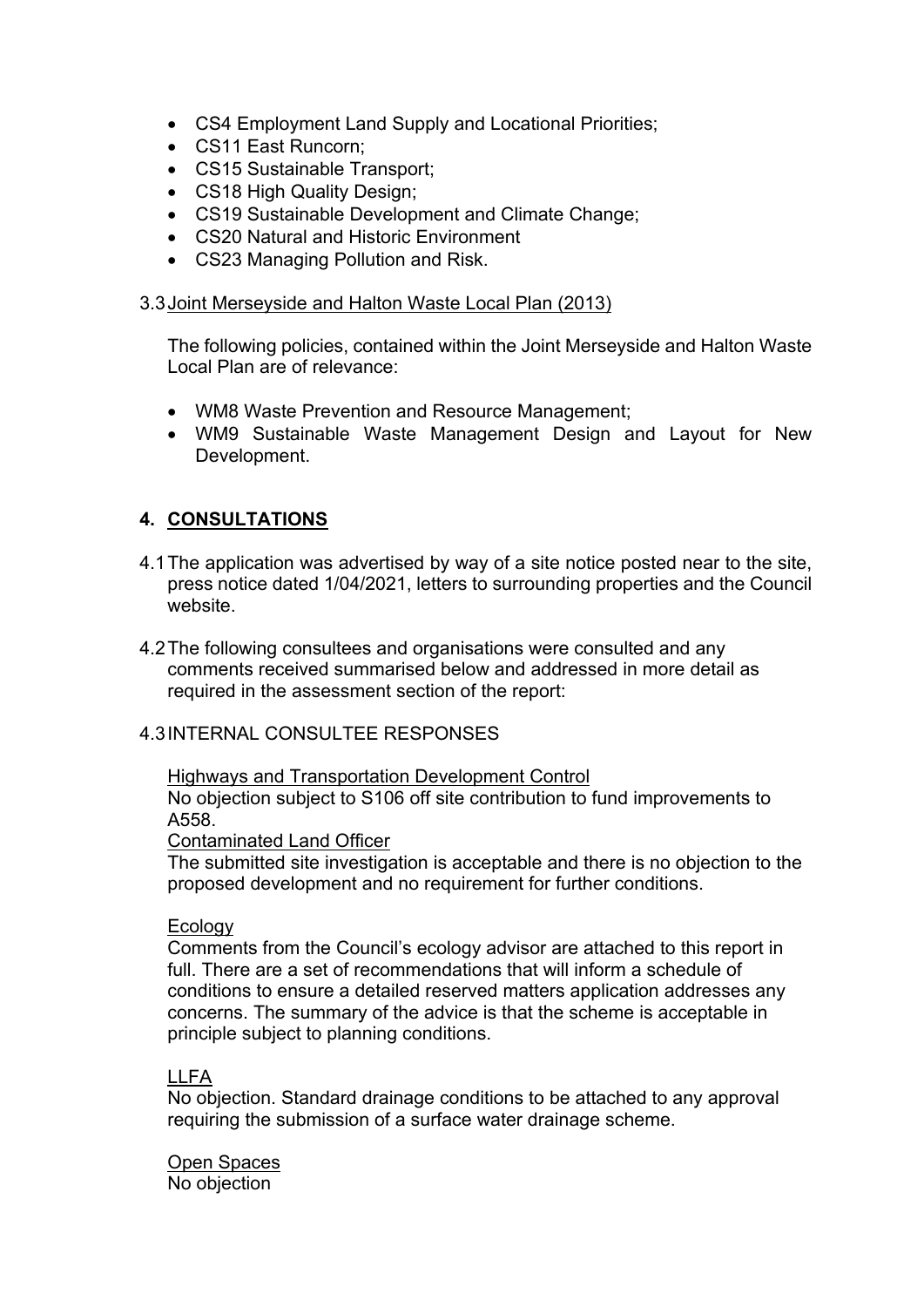#### Conservation Adviser

The Council's retained advisor on conservation matters has considered the proposal and reported no objection subject to the use of appropriate conditions.

# 4.4EXTERNAL RESPONSES

Environment Agency No comment received.

#### Natural England

Have confirmed that they have no comment to make on the application.

#### Cheshire Police

No objection. The designing out crime officer has provided detailed comments concerning site security of a developed site. These have been forwarded to the agent advising the Applicant for consideration in the future submission of a reserved matters application.

#### United Utilities

Responded to state still considering proposal. This is an outline proposal with all matters reserved including drainage. Notwithstanding, the scheme has been considered by the LLFA, appropriate conditions have been recommended that will ensure development will be serviced by an adequate drainage system. Members will be updated orally as required

#### Shell Pipeline

Have confirmed that the proposal will have no impact on their pipeline

## Daresbury Parish Council

The Parish Council has objected and raised the following concerns

- Lightspill into the village of Daresbury;
- An urbanising appearance to the immediate area;
- Encroach and overlook the village of Daresbury;
- Expectation the development would be in keeping with the village setting.

## **5. REPRESENTATIONS**

5.1One neighbour objection received detailed the following concerns:

- The existing business units are not fully utilised;
- More business units are not needed as people are working from home
- The traffic in that immediate area is heavy;
- Light pollution from existing buildings is bad.

# **6. ASSESSMENT**

6.1Design and layout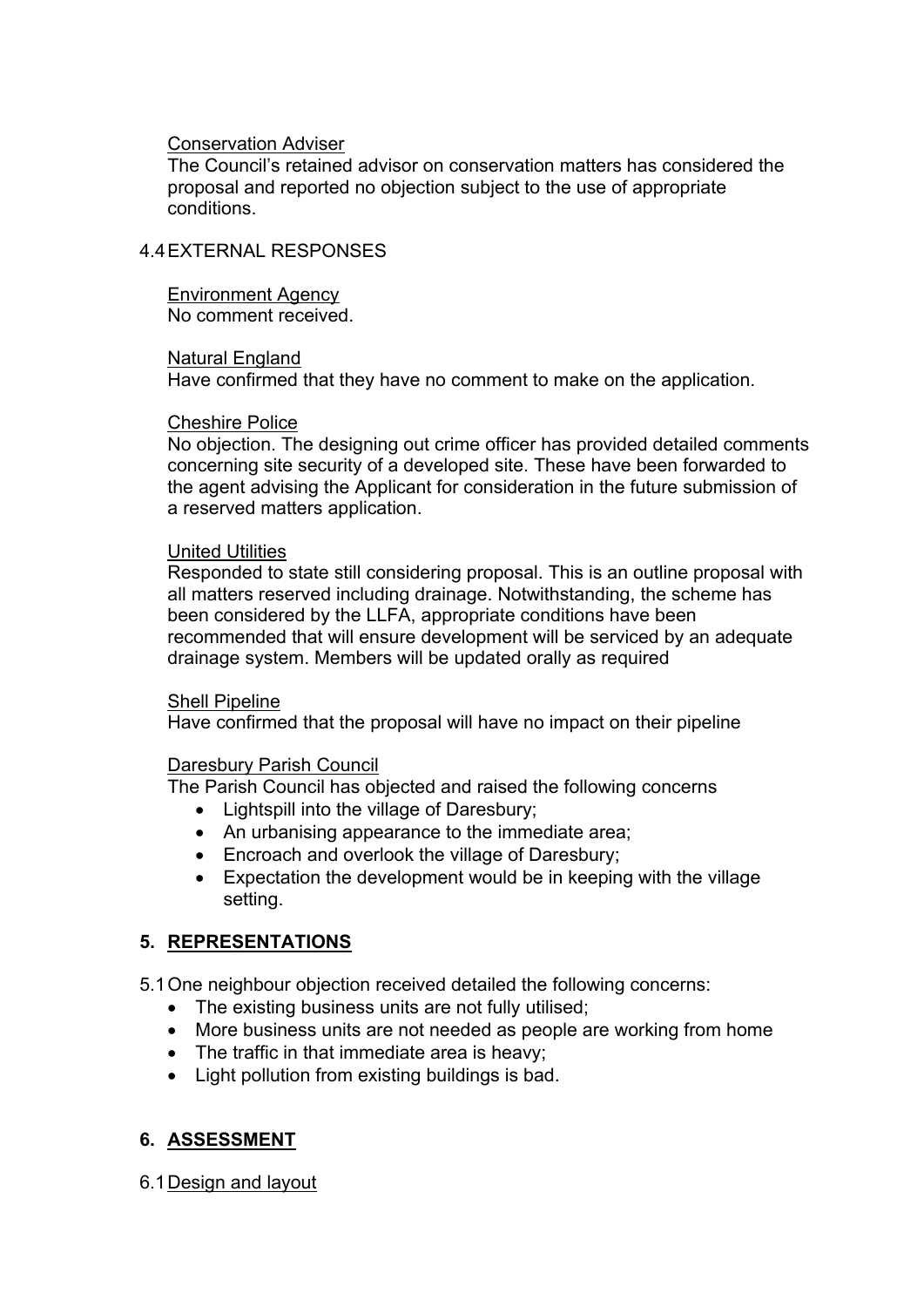Plans submitted with the application provide an example layout that is indicative only. This will not form part of an approved suite of plans. Its purpose is to provide an example of what the form the proposed floor space may take to give context to discussions. Final details are expected in a later reserved matters application. Notwithstanding, the indicative plans depict the appearance of a development consistent with the allocated land use and recent development on site, most notably that immediately adjacent to the application site (ref: 17/00556/FUL).

During the period of determination, Daresbury Parish Council raised concerns that the development would have an impact on the setting of the village and its conservation area. When officers reviewed this concern, it was noted that the application site had a prominent outlook given its position within the local geography. Occupying a naturally elevated position, consideration had to be given toward the impact a 4 and 5 storey series of buildings would have on both immediate and wider surroundings. The Applicant agreed to undertake a landscape visual impact assessment so that the local planning authority (LPA) could better understand such impact.

## 6.2Landscape Impact

The Applicant has undertaken a landscape visual impact assessment (LVIA). Such an assessment was required due to the description of development that details a maximum build height of 5 storeys. The LVIA has been assessed by the Council's landscape architect who raises no objection.

The development plot is at the highest point on the enterprise zone campus. Daresbury has an elevated position within the local topography. The LVIA accurately determines harm caused to the surrounding landscape. Identified harm is a material planning consideration and forms part of the planning balance.

The LVIA report prepared for this application is in line with the Landscape Institute's Guidelines for Landscape and Visual Impact Assessment (3rd. Edition 2013). All the viewpoints were agreed with HBC and offer a good reflection of potential impacts the development may have from surrounding locations/receptors. The photomontage images provided in the report demonstrate well any impact the proposal may have, and are backed up with a comprehensive analysis which considers sensitivity of receptors, means of mitigation and a final assessment of remaining affects.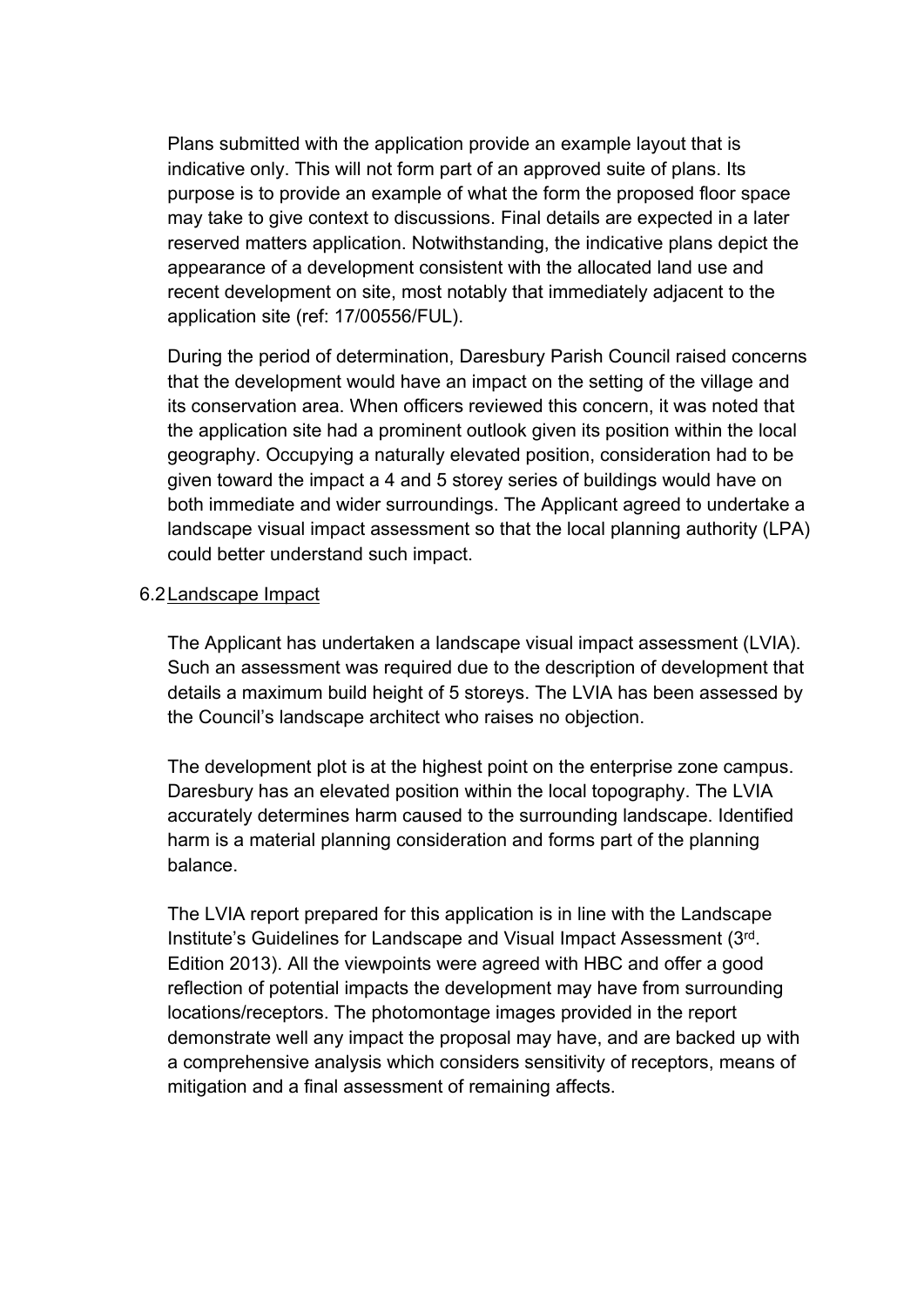Whilst some impact will be expected during the construction phase, most of the receptors will not be adversely affected in the longer term. There are two areas of impact.

The A56/A558 Daresbury Expressway junction impact should be considered in the context of a major highway infrastructure junction which already forms the gateway transition from rural character to urban settlement. The proposed building heights demonstrate the potential for a reasonable continuation of the existing style and high standard of design already used on the site. The effect on Daresbury Village with a predominately rural character, has been considered with the designers proposed slightly lower elevation from this viewpoint. The LVIA has assessed the baseline impact on view to the application site to be of medium sensitivity. This is based upon a medium value of view and high susceptibility to change.

With the proposed mitigation of layout design shown in the indicative layout plan there remains a small overall effect to the Daresbury Conservation Area that is adverse in nature. This is based on an assessment of minor scale and effect, a local extent of effect, an overall small magnitude of effect, an adverse nature of effect and a high probability of occurrence. The LVIA has taken into account seasonal variances (e.g. tree cover) with no change in the overall assessed outcome of impact.

It is clear that there will be a degree of impact to the Daresbury Conservation area (viewpoint 4 of the LVIA). However, the presence of the busy A56 and the proximity of the village entrance to the A56/A558 junction and village access, places this affect in the context of a very edge of rural character that transitions to the urban settlement character and is therefore considered acceptable.

Overall the LVIA study demonstrates that the landscape impact of this development in this location is acceptable provided that the next stage of detailed design carries over all the LVIA recommendations and methods of mitigation that have been arrived at in this stage. Together with fine detailing and use of quality materials for building and public realm with good long term management, the development can be seen as an appropriate focal point and entry point to the borough.

Whilst the mass of the building will be notable it is within the expectation of the site allocation and is therefore not considered harmful to such a degree that it would be considered contrary to the Local Plan. It is of note that the final design and choice of material will have the greatest level of impact for this particular development. Careful consideration to these two elements will contribute toward the development having a limited impact on the local landscape.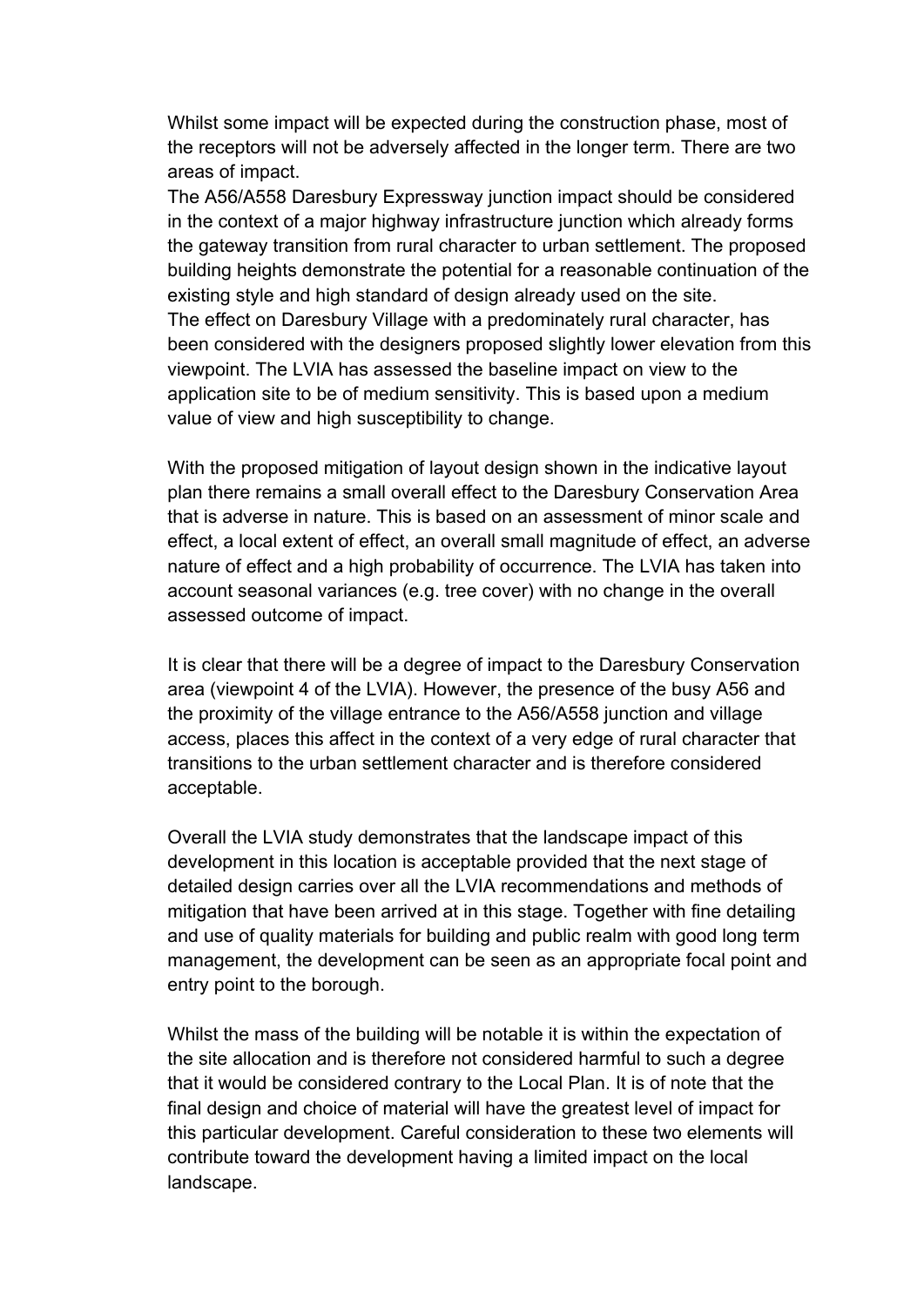With regard to the concerns raised by Daresbury Parish Council, the LVIA demonstrates that a impact will be medium/high. The visualisations provide context for the decision making. Two views have been prepared to show the impact the development will have on Daresbury Village. Viewpoint 9 confirms that views of the development are obscured by the natural topography and extensive mature vegetation that bounds west of the village. Viewpoint 4 depicts the view taken from the church car park. Whilst this affords a view of the proposed development it is restricted to a natural aperture between trees, it is noted that the development would not be viewed above the existing tree line. This is to be caveated that such a view and in turn impact will be greater felt during winter months when the broad leaf trees are not in leaf. The view of the proposed development will become more prominent on approach to the Daresbury Village northern access point with the A56. The LVIA exercise has resulted in a positive change, a reorientation of the plots has moved the largest building away from the Daresubury Village entrance to the A56/A558 junction, thereby addressing any concerns of overlooking.

Whilst there is a degree of impact to the setting of Daresbury Village, it is not considered detrimental to the character and setting of the Conservation Area. With regard to an urbanising character being brought to the area, this site has been allocated for development since 2005 and the development proposed is commensurate to that on site and the demands of the market. Therefore any urban appearance is a natural consequence to the expansion of the Daresbury Labs campus.

## 6.3Highway Considerations

The Highways Authority have provided comments that seek contributions for off-site works to improve the capacity of the A558. The submitted transport assessment modelling shows the A558 reaching capacity beyond 2026. This will limit development potential within the Runcorn East key area of change unless investment is undertaken to improve the capacity of the A558.

The Council has identified the A558 as a pinch point in the Councils development aspirations for Runcorn East (CS11). The proposed solution is to widen the A558 to a dual carriageway. This is consistent with the remainder of the Runcorn New Town ring road system. A contribution was previously sought by the lapsed planning approval 08/00215/OUT. This has set a historic precedent in terms of values, the same value will be sought again with an uplift in line with inflation as original agreed. The contribution will be pooled alongside other financial contributions to fund future A558 infrastructure costs.

Policy CS11 seeks infrastructure funding contributions from all development sites allocated in the Runcorn East Key Area of Change. With regard to this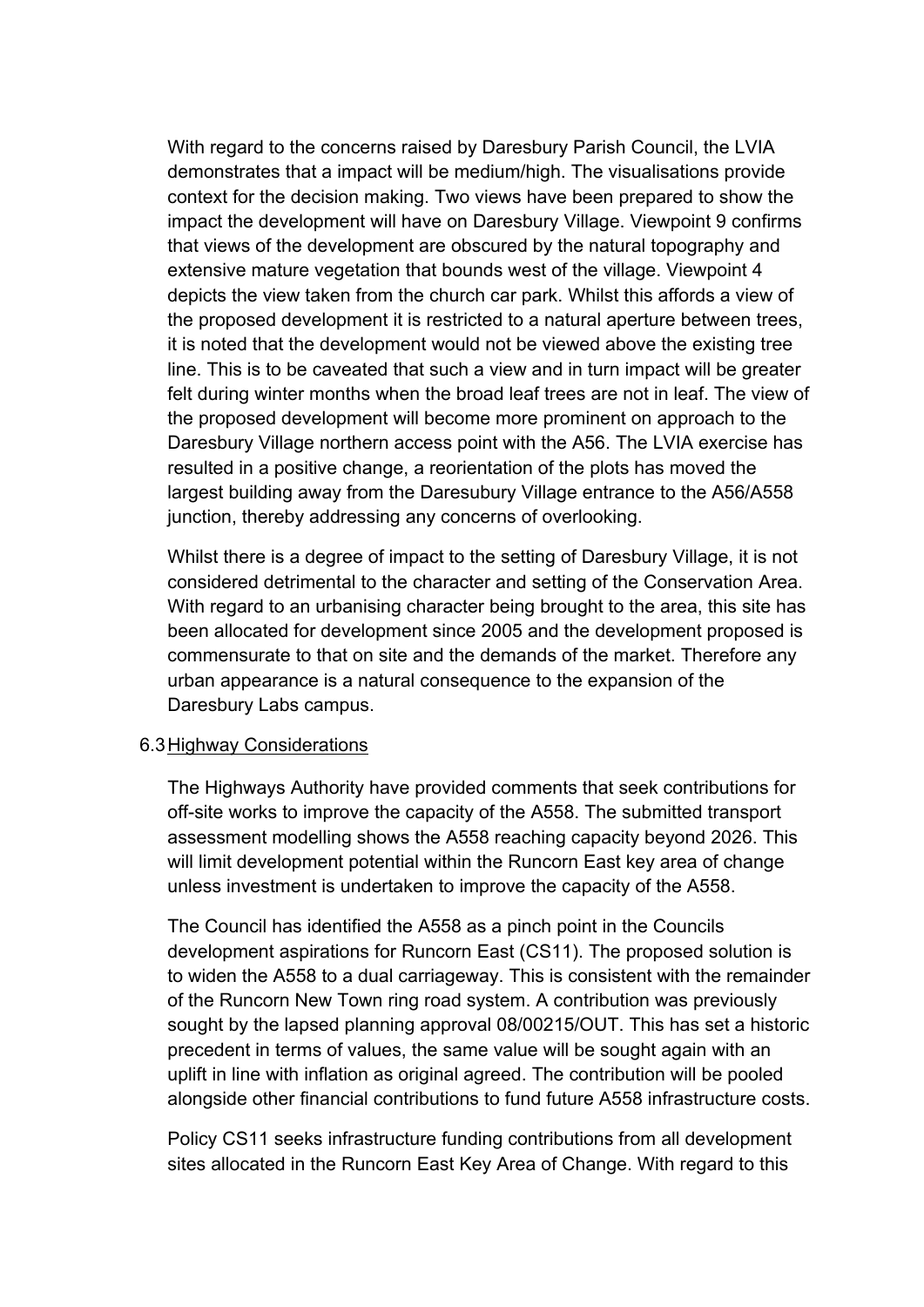scheme, table 8 of the Core Strategy sets out a requirement for off-site contribution to the widening of the A558. It should be noted that DSIC participated in the Core Strategy Examination and recent examination in public sessions of the DALP, which has copied over the Runcorn East Key Area of Change. There is no recorded objection from DSIC to the policy based requirements of Policy CS11.

It is considered that the S106 contribution sought is necessary to make the proposed development acceptable in policy terms. It is directly relatable to the development proposed and is fairly and reasonably related to the scale of the development sought. Therefore, the terms of S106 agreement comply with paragraph 57 of the NPPF.

In terms of access to sustainable modes of travel the site is served by existing bus services and close to the local cycleway, greenway and footway networks.

# 6.4Flood Risk and Drainage

The Environment Agency and Lead Local Flood Authority (LLFA). No objections have been received subject to the following conditions being attached to a planning approval:

No development shall take place until details of the implementation, maintenance and management of a sustainable drainage scheme in accordance with the SUDS hierarchy have been submitted to and approved by the local planning authority. The scheme shall be implemented and thereafter managed and maintained in accordance with the approved details. Those details shall include:

i. a management and maintenance plan for the lifetime of the development which shall include the arrangements for adoption by, or connection to any system adopted by, any public body or statutory undertaker, or any other arrangements to secure the operation of the sustainable drainage scheme throughout its lifetime.

ii. infiltration testing, soakaway design and/or attenuation and filtration structures and calculations to demonstrate a reduction in surface water runoff rate to greenfield rates for new roof/hardstanding areas.

iii. verification that capacity downstream of the outfall to watercourse is sufficient for the proposed discharge

No development shall be occupied until a verification report confirming that the SuDS system has been constructed in accordance with the approved design drawings (including off site alterations) and in accordance with best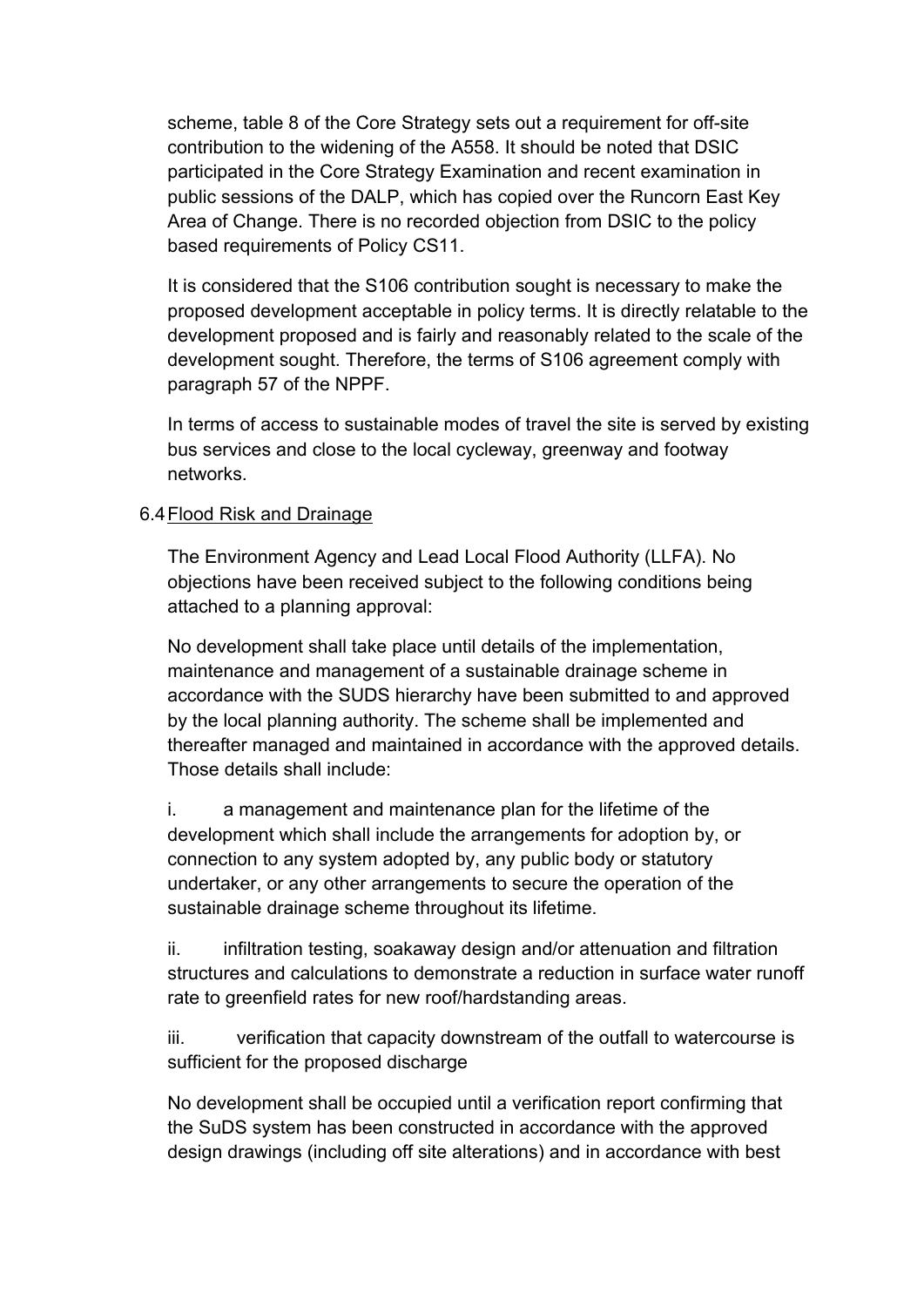practice has been submitted to and approved by the local planning authority. This shall include:

i) Evidence that the SuDS have been signed off by an appropriate, qualified, indemnified engineer and are explained to prospective owners & maintainers plus information that SuDS are entered into the land deeds of the property.

ii) An agreement that maintenance is in place over the lifetime of the development in accordance with submitted maintenance plan; and/or evidence that the SuDS will be adopted by third party.

iii) Submission of 'As-built drawings and specification sheets for materials used in the construction, plus a copy of Final Completion Certificate.

# 6.5Trees and Ecology

No objection, subject to conditions. Advice has been taken from the Council's retained ecology advisor, MEAS. Full comments are attached to this report.

The development is proposed to take place on a predominantly greenfield site. Part of the site has had minor operational development relating to levels preparation of the adjacent development site. In addition part of the site has been used as a temporary car park. The site has had a history of cultivation being used as part of a nearby farmstead.

The perimeter is bound by mature hedgerows. Mature hedgerows are by their nature ecological assets. Conditions recommended by MEAS seek to preserve the hedgerows in the delivery of development subject to final design considerations of a reserved matters application.

The development site is located within close proximity to the Daresbury Firs and the Bridgewater Canal. These are diverse habitats that are a known feeding ground for protected species including bats. A construction lighting condition is recommended to be attached to any decision that will limit light spill that may otherwise effect nocturnal wildlife.

# 6.6Assessment

As noted above the development proposed is that of an outline scheme with all matters reserved. Matters such as access, drainage, design, layout, scale and overall appearance are reserved for future consideration of a reserved matters application. The determination of this application centres on land use policy compliance, site suitability for the quantum of development and impact on the surrounding area including the Highway network.

The development site is allocated for employment use by policy CS11. The proposed development complies with this land use.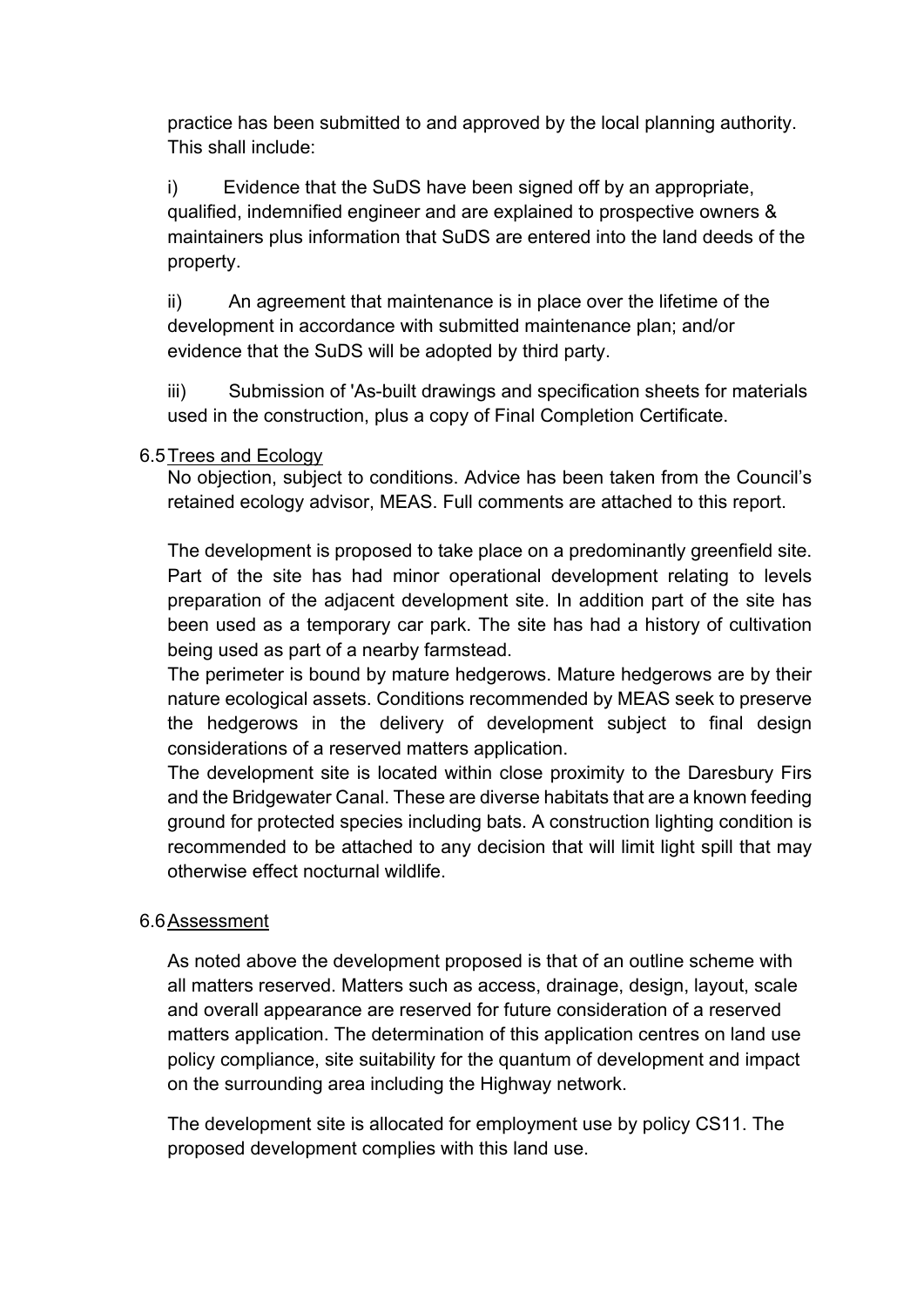The quantum of development is consistent with Policy CS11 floor space delivery target, as set out in Table 7 of the Halton Core Strategy. The table sets out an ambition to deliver 25,000sqm of floor space using the existing remaining 'Gateway Sites' alongside the A558 and Innovation Way. To date a total of 38,418sqm of floor space has been delivered at these sites. This is a notable achievement on the part of DSIC delivering above the policy set target. The proposed development of 17,970SQM additional floor space will result in the total delivery of 56,388sqm floor space on the CS11 allocation. The development site is capable of accommodating the proposed office floor space and necessary servicing area as evident by the indicative layout plans submitted with the application.

It should be noted that Daresbury Science and Innovation Campus is one of two enterprise zone science centres in the country. Therefore finite space exists to locate such commercial specialisms. The Council has learned from the Applicant that the early interest in the development proposed by this planning application has resulted in the office space being close to fully let prior to development commencing. This is reflective of the strong confidence and growth in the commercial lab space market at this location.

Ultra Violet is the next phase of delivery for the Sci-Tech Daresbury Enterprise Zone masterplan and as such is a key site for delivering ambitious growth plans. Sci-Tech Daresbury's masterplan aims to deliver up to 1m sq ft of high quality office, lab and workshop space and grow the campus to 10,000 high quality jobs. The Borough's economy has been strengthened in recent years by the expansion of key sites and employment areas such as Sci Tech Daresbury and as a result, this area has developed an important role in the sub region for science & technology research and development.

Sci-Tech Daresbury is a national science and innovation campus, with accommodation designed for high-growth or established technology companies from sectors including digital, advanced engineering, healthcare and clean technology. The campus has a reputation as a dynamic, collaborative and scalable home at the heart of an internationally recognised, innovative tech community

Off site impacts have been assessed by the Council's Highways Department. The above target delivery of phase 1 of DSIC must be quantified in terms of its impact on the local highway network. The above noted S106 agreement will offset the identified harm resultant from an increase in traffic to the local highway network.

Highway impacts have been assessed against policy. No objection has been received from the Highway Officer provided that appropriate contributions are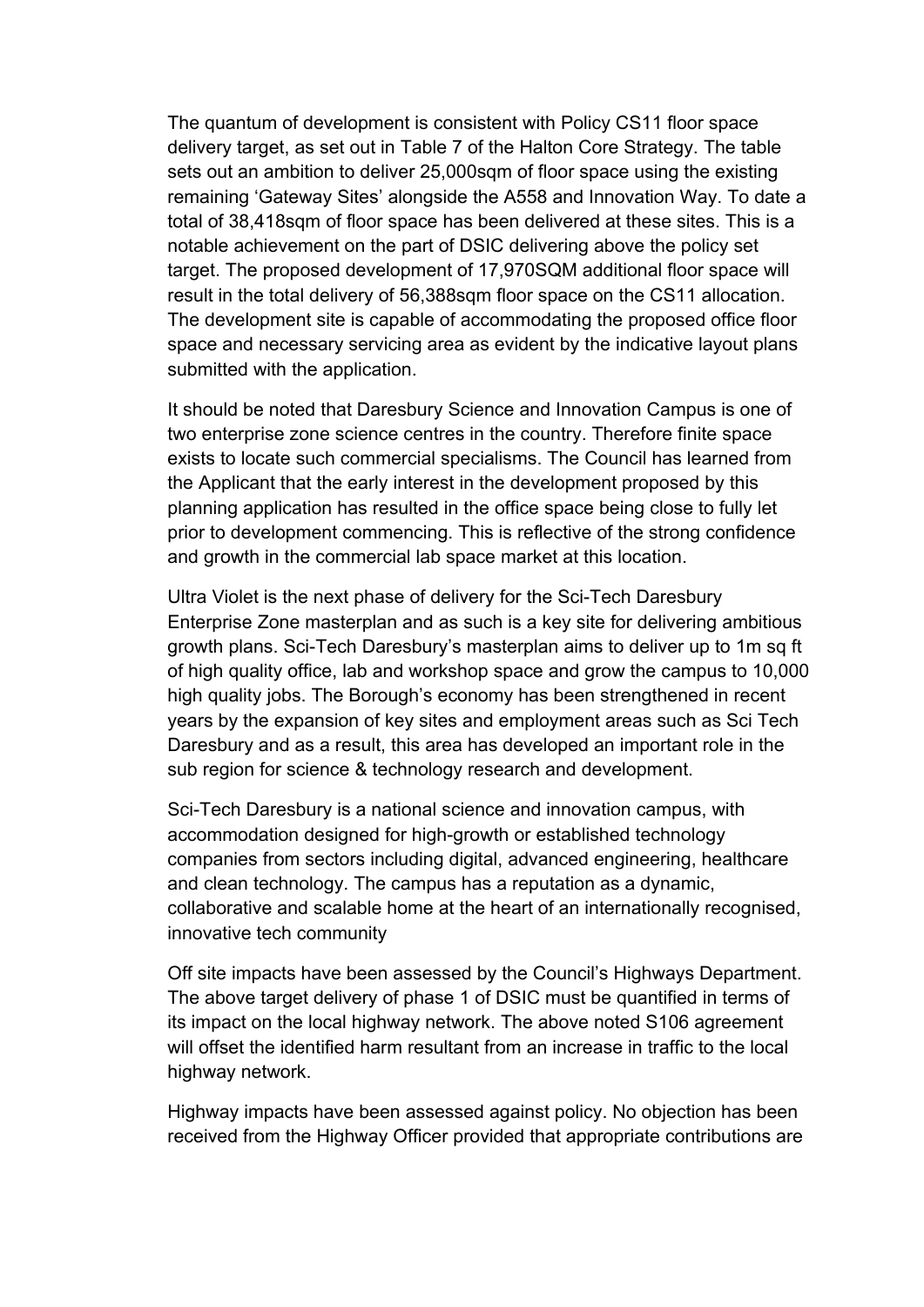made for off-site highways improvements by way of S106 or other appropriate agreement.

Matters of drainage, flood risk, contaminated land and ecological impacts have been assessed by the Council's advisors. No objections have been received subject to the attachment of relevant conditions to ensure compliance with Local Plan policies.

As noted in the comments from the Council's landscape architect, the development reflects the Local Plan land use allocation. There is identified harm to the Daresbury Village. However, this is limited to the northerly point of the village that is nearest the development. Views are limited to a small natural aperture within an existing mature landscaping boundary along the A56. This harm will increase during winter months when trees are not in leaf. In terms of light spill, this is to a degree an expected level of impact from this sites development following its land use allocation. Careful consideration of a future lighting scheme will limit such harm.

Impacts to the Daresbury Conservation Area have been assessed by the Council's retained conservation advisor who commented that the application site is located adjacent to a busy dual carriageway which cuts it off from any spatial and physical relationship to the Daresbury Conservation Area. Furthermore, Daresbury Village is bound by a substantial length of mature planting which screens it from the application site. Therefore, the character and appearance of the conservation area will not be affected.

Any harm to the landscape can be further limited by careful consideration of a final design and choice of materials. With a carefully considered landscape scheme there is the potential for such impact to soften as the landscaping scheme matures. To date there has been no discussion between the Council and the Applicant concerning the final design or choice of materials. The DSIC campus has a mixed offering of modern design materials that are consistent with the era of development in which they were constructed. As we move forward in a time of a climate emergency a wider range of construction materials are coming to the market that bring with them environmental credentials examples include energy efficient material incorporating natural cladding materials and green wall systems.

On balance it is considered that the development proposal is compliant with the application sites land use allocation. The quantum of development has been shown that to be accommodated and the off-site impacts mitigated. Such accommodation causes a degree of harm in terms of its landscape impact, particularly that of Daresbury Village. However, such harm is outweighed by the delivery of the allocated site within the Daresbury Science and Innovation Park and the economic benefit that it will bring to the locality.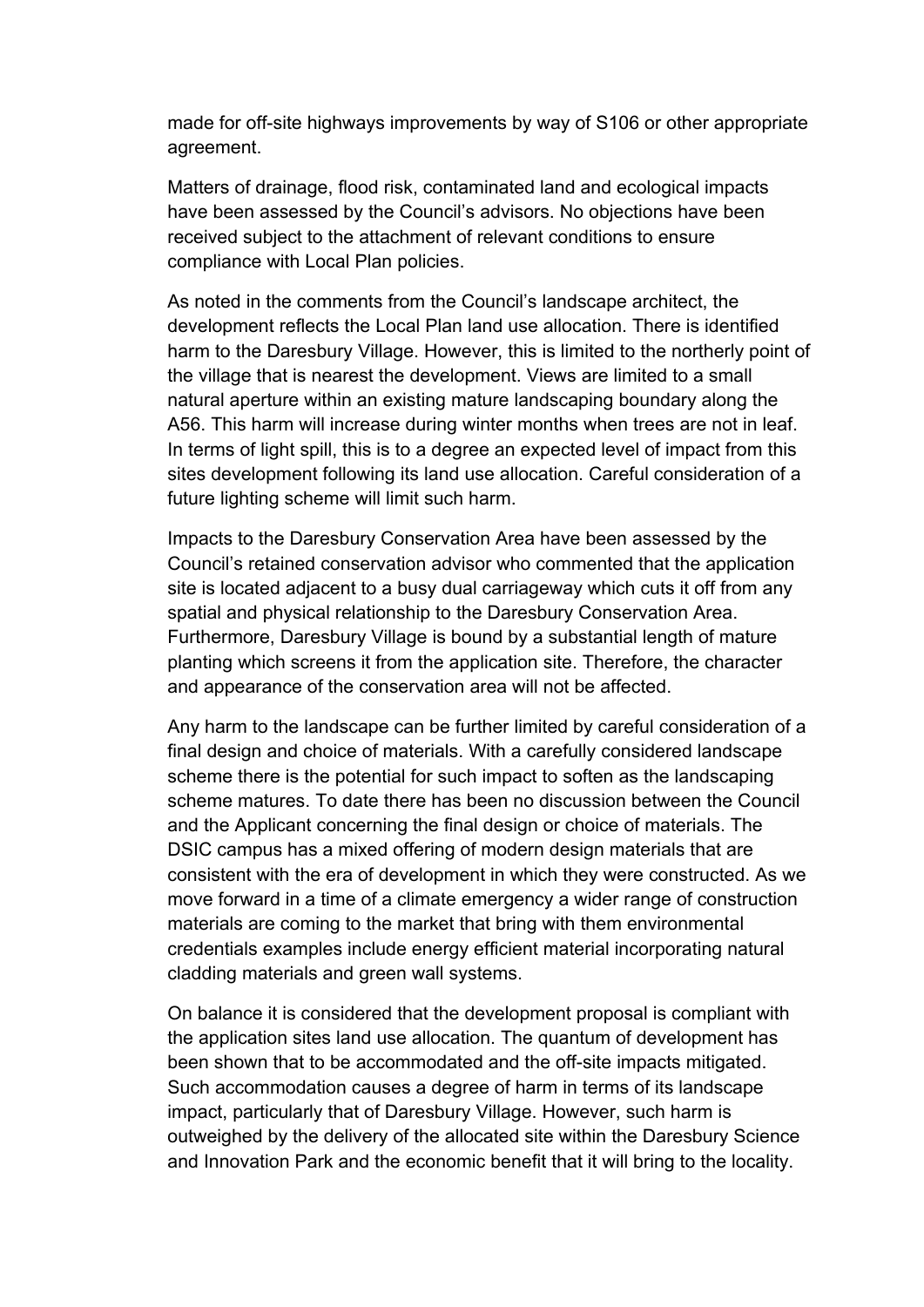# **CONCLUSIONS**

The principle of the development is acceptable and is considered to be in compliance with the aspirations of the Local Plan, specifically Policy CS11 of the Halton Core Strategy.

Approval of the application will facilitate the delivery of the final site of DSIC phase 1 allocation of the Halton Core Strategy and in the process generate significant benefits for the Borough including providing quality employment opportunities within a site that is growing in its importance both locally and regionally within the science and innovation industry.

On this basis the proposal is acceptable and accords with the Local Plan

# **7. RECOMMENDATION**

The application be approved subject to the following:

- a) A planning obligation and/or other appropriate agreement relating to securing matters as set out this report.
- b) That if the S.106 agreement or alternative arrangement is not executed within a reasonable period of time, authority be delegated ot the Operational Director – Policy, Planning and Transportation in consultation with the Chairman or Vice Chairman of the Committee to refuse the application.
- c) Delegated authority be given to the Operational Director Policy, Planning and Transportation to determine and agree the terms of all matters to be included in the planning obligation and/or other appropriate agreement and the conditions mentioned below.
- d) Conditions relating to the following:

# **CONDITIONS**

- 1. Outline planning permission conditions setting out time limits and reserved matters (Section 92 the Act)
- 2. Condition specifying approved and amended plans (BE1).
- 3. Condition stipulating maximum build heights as shown on the Landscape Visual Impact Assessment (Ref:2572A dated:23.9.21) (BE1).
- 4. Details requiring submission and agreement of Construction, Management and Environmental Development Plan (BE1)
- 5. Details regarding electric vehicle charging provision. (CS19)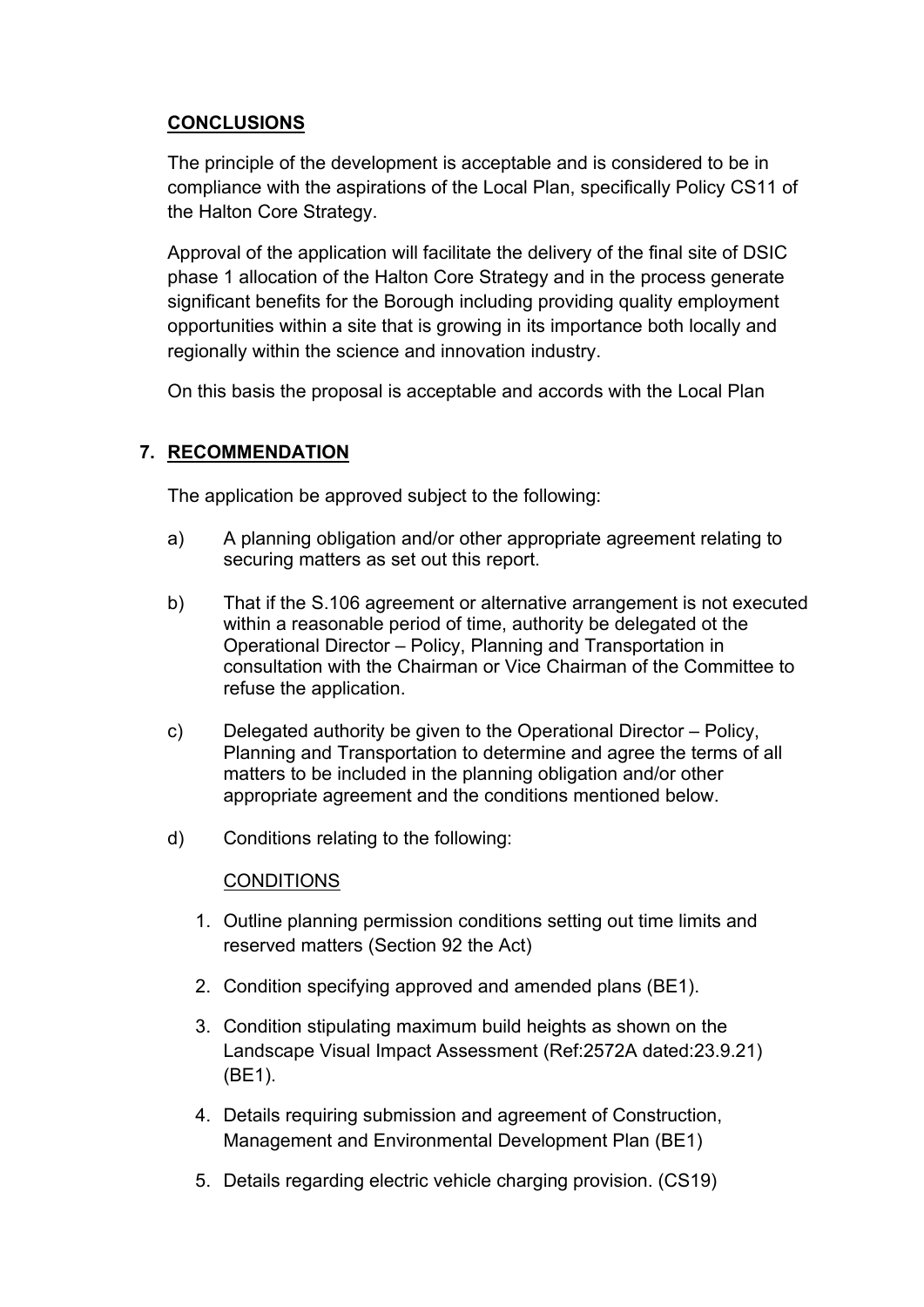- 6. As part of a future reserved matters application, the Applicant will be required to submit details of a low carbon and renewable energy strategy (CS19)
- 7. Applicant to submit a scheme regarding operational lighting phase (BE1 and GE21)
- 8. Landscape scheme to include details of habitat and protected species mitigation (BE1 and GE21)
- 9. Condition ensuring no net biodiversity loss (NPPF).
- 10.Applicant required to undertake a site waste management plan (WM8).
- 11.Requirement of the Applicant to undertake piling risk assessment for controlled waters and underground water resources (PR5).
- 12.Applicant required to submit details proposing a sustainable drainage system (NPPF)
- 13.Details requiring verification report demonstrating surface water drainage implemented in accordance with approved details (NPPF).
- 14.Condition requiring submission and agreement of site levels and finished floor levels (BE1) these shall not exceed the levels demonstrated in the Landscape visual impact assessment.
- 15.Applicant required to submit a scheme for the provision of cycle storage.

# **8. BACKGROUND PAPERS**

The submitted planning applications are background papers to the report. Other background papers specifically mentioned and listed within the report are open to inspection at the Council's premises at Municipal Building, Kingsway, Widnes, WA8 7QF in accordance with Section 100D of the Local Government Act 1972.

# **9. SUSTAINABILITY STATEMENT**

As required by:

- The National Planning Policy Framework (2021);
- The Town and Country Planning (Development Management Procedure) (England) Order 2015; and
- The Planning (Listed Buildings and Conservation Areas) (Amendment) (England) Regulations 2015.